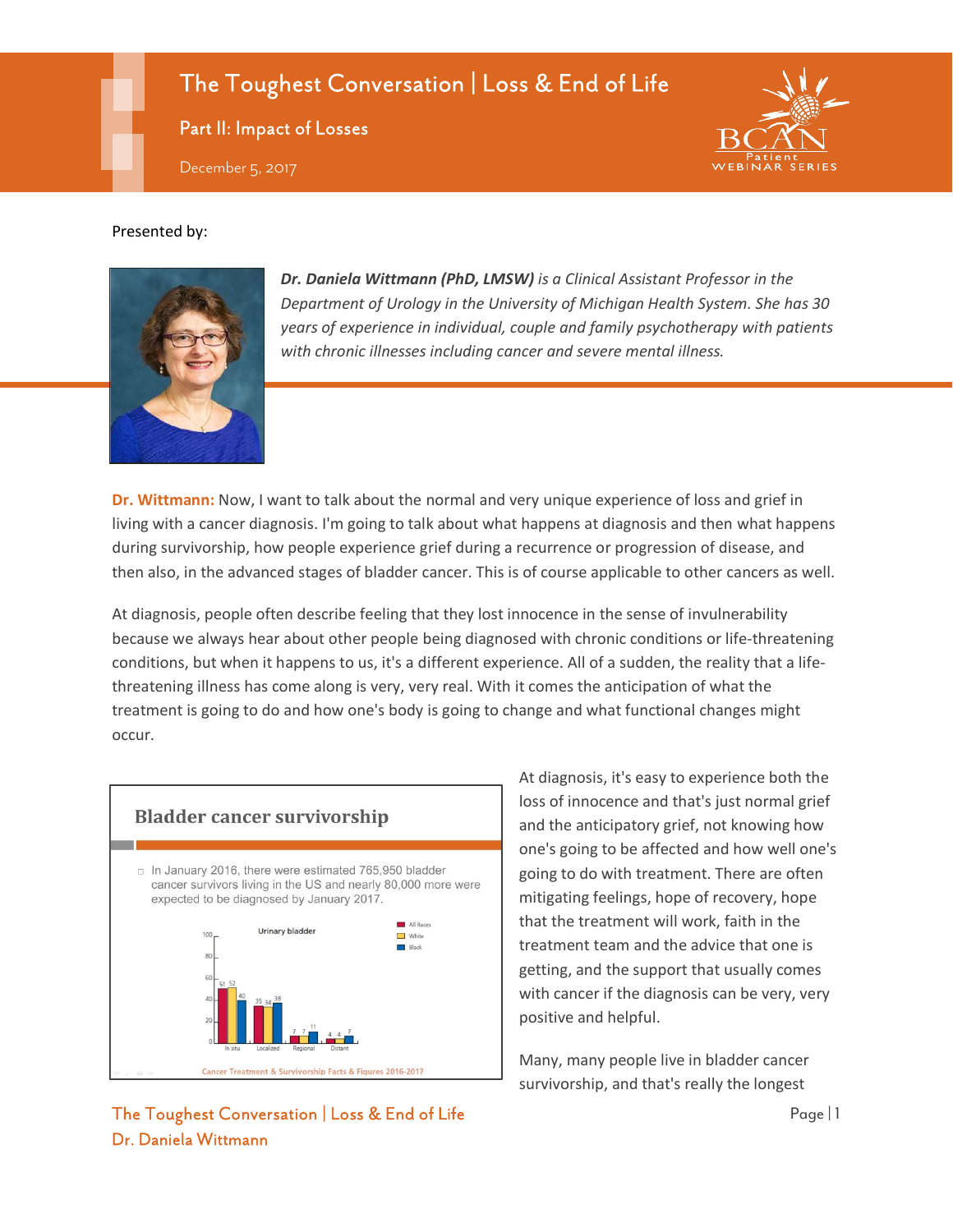period of time of living with bladder cancer. As you can see in this statistics and in this figure, almost a million people in the United States live with bladder cancer. We don't have information on other ethnic groups but here, you can see that whites and African Americans experience this in pretty similar proportions. We know that men experience bladder cancer more often than women.

There are various losses that a person with bladder cancer can experience and many of you are of course experts on this. There can be a loss of organs and therefore, function. If there is muscleinvasive bladder cancer, then the bladder is usually removed. With it for women, the uterus and ovaries are often removed. For the men, the prostate, which results in the change in urinary function because now, the urine is sent to the outside world in a new and different way. The loss of the ovaries and prostate leads to sexual dysfunction, and that has an impact on the relationship.



There is a chance that bladder cancer treatment can have an impact on one's usual role, like not being able to work or not being able to do heavy duties around the house. It also can have an impact on employment, disability income, insurance, and in general, financial security.

During the course of survivorship, it's possible to develop other conditions, and then they would have to be addressed as well. Then most of men and women who experience any kind of cancer live with a fear of recurrence and coping with the death of other survivors, which of course, bring about the fear of recurrence as well.

#### Losses during survivorship - body and function

- $\Box$  Coping with loss and grief
- **Loss of organs and therefore** function
	- Engage actively in rehabilitation, maximizing functionality
	- Talk to a sexual health counselor about maintaining sex life
	- · Talk to a counselor/social worker about your grief and how to work on these problems



How do people cope? What do we know about that? Let's start with the losses that had to do with the body and function. For many aspects of the changes that come with the removal of the bladder or with being on chemotherapy. Various rehabilitations that's available or that should be made available and it's important for people to realize that and that they can discuss with their healthcare providers what's available. Certainly, nutrition counseling and nutrition support, there's a management of diversion, for example, understanding very well

The Toughest Conversation | Loss & End of Life  $\frac{1}{2}$ Dr. Daniela Wittmann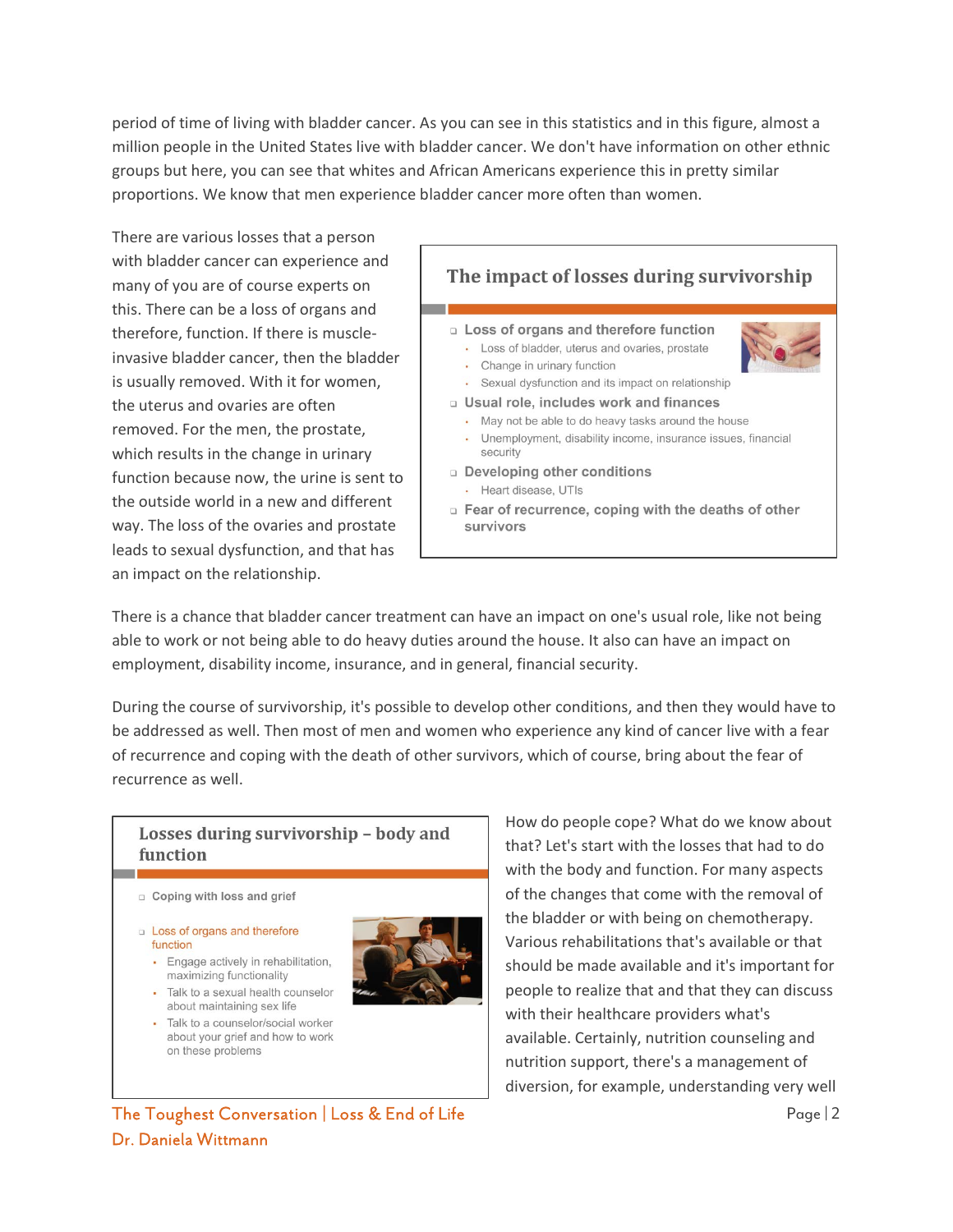how chemotherapy works and what it affects and doesn't affect.

For sexual issues, there are sexuality counselors who can help with sexual rehabilitation and with learning how to maintain a satisfying sex life. For mental health issues, for example, if the person gets depressed or can't get past certain feelings about what happened to their bodies, it's important to realize that mental health counsels, often these will be social workers, can be helpful in sorting through those feelings, not just for the person with bladder cancer but also for family members, family caregivers, partners, children, those kinds of services can also be accessed.

#### Losses during survivorship - usual roles, finances □ 13% of non-elderly cancer patients spend at least 20% of their income on out-of-pocket cancer care costs □ 50% of Medicare beneficiaries spend 10% of their income on cancer care costs □ Cancer patients are 2.65 times more likely to file for bankruptcy p Patients who declare bankruptcy have a 79% greater mortality risk than those who do not



Zafar, JNCI, 2016, Bernard et al., J Clin Onc, 2011, Davidoff et al., Cancer, 2012

Let's talk about usual roles and finances. Families need to renegotiate their roles if there's a need for other people to assume responsibilities. This is best done by serious sit-down in conversation and planning because if people do it automatically, it's easy for family caregivers to get burnt out, resentful, and unhappy and for bladder cancer survivors to feel guilty and uncomfortable. If this is understood and supported, provided or found for the person who needs to assume more

responsibility then I think the family can get along very, very well and again, you can probably access a social worker who can help with that.

I did want to bring you some statistics about the financial impact because somebody actually asked about that in the questions that they sent along ahead of time and I think that's a really important issue in cancer.

As you can see here, for younger people with cancer, at least 13% spent 20% of their income for out-ofpocket cancer care cost. This is probably not a big deal for people who can continue working and who have very substantial income, but for people and families that have lower or middle income, this is a huge hit and then what becomes important is what kind of insurance one has, what kind of scope is there, what kind of resources there are to supplement does disability cover this. That becomes very challenging because you don't want people to be rationing between getting their treatment and having food on the table.

Also, for older patients on Medicare, they might spend 10% of their income on cancer care costs and most people on Medicare live on fixed income. Spending 10% of cancer care can be quite a lot and these

#### The Toughest Conversation | Loss & End of Life Page | 3 Dr. Daniela Wittmann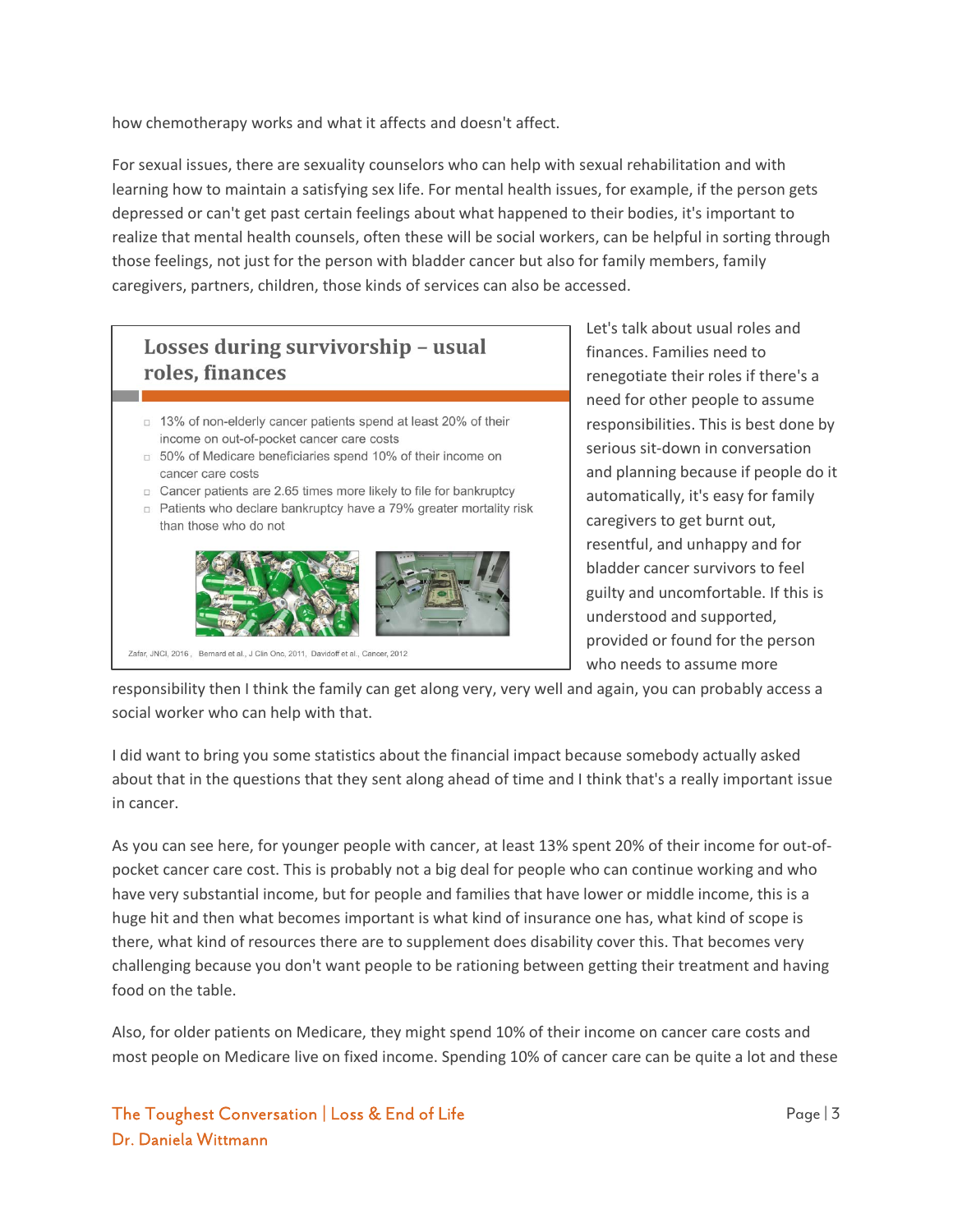are averages. You can imagine that there are some who spend less and someone who actually spends more and so that is a significant burden.

As the studies have shown, cancer patients are almost three times as much as people who don't have cancer to file for bankruptcy, and then patients in the bankruptcy have almost 80% greater risk of mortality. These are very, very big impact.

I want to show you a representation of this in a graphical form. You can see here that extreme financial distress can lead to lesser wellbeing, decreased health-related quality of life and poor quality of care, all of which with a person at greater risk of mortality. I'm sure that some of you who are listening could be getting this lecture right here.

How to cope with this? As I said, it's always important to find resources. For these kinds of financial and workrelated issues, there are many things that impact them. It's what kind of insurance that person has, what kind of income that person has, what kind of arrangement an



employee is willing to offer for somebody who has to take leave to get cancer treatment.

The people who can help with that are social workers who usually in many treatment centers where cancer is treated, and they can if they don't know the resource, if they can't help themselves through their own knowledge, they can really contact the resources.

### Losses during survivorship - usual roles, finances  $\Box$  Coping with loss and grief  $\Box$  Find a resource and advocate  $-$  social workers in your treatment centers can help · Useful resources • Cancer care www.cancercare.org/diagnosis/bladder\_cancer • American Cancer Society www.cancer.org/treatment/finding-and-paying-fortreatment/understanding-financial-and-legal-matters.html · Legal Cancer Resources Center www.cancerlegalresources.org/

The Cancer Care Organization has information about financial issues for bladder cancer patients. The American Cancer Society does as well. The Legal Cancer Resources Center has volunteer lawyers who can also help with things like disability or advocating for cancer patient's rights.

It's very important to know what the resources are and find a way to access them, and as I've said, don't do it alone or you can do it alone but you can also find an advocate or a social worker.

Earlier on, I mentioned also the idea that one might develop other conditions during bladder cancer survivorship and in that case, if there are then more conditions that are being managed, it's really

#### The Toughest Conversation | Loss & End of Life Page | 4 Dr. Daniela Wittmann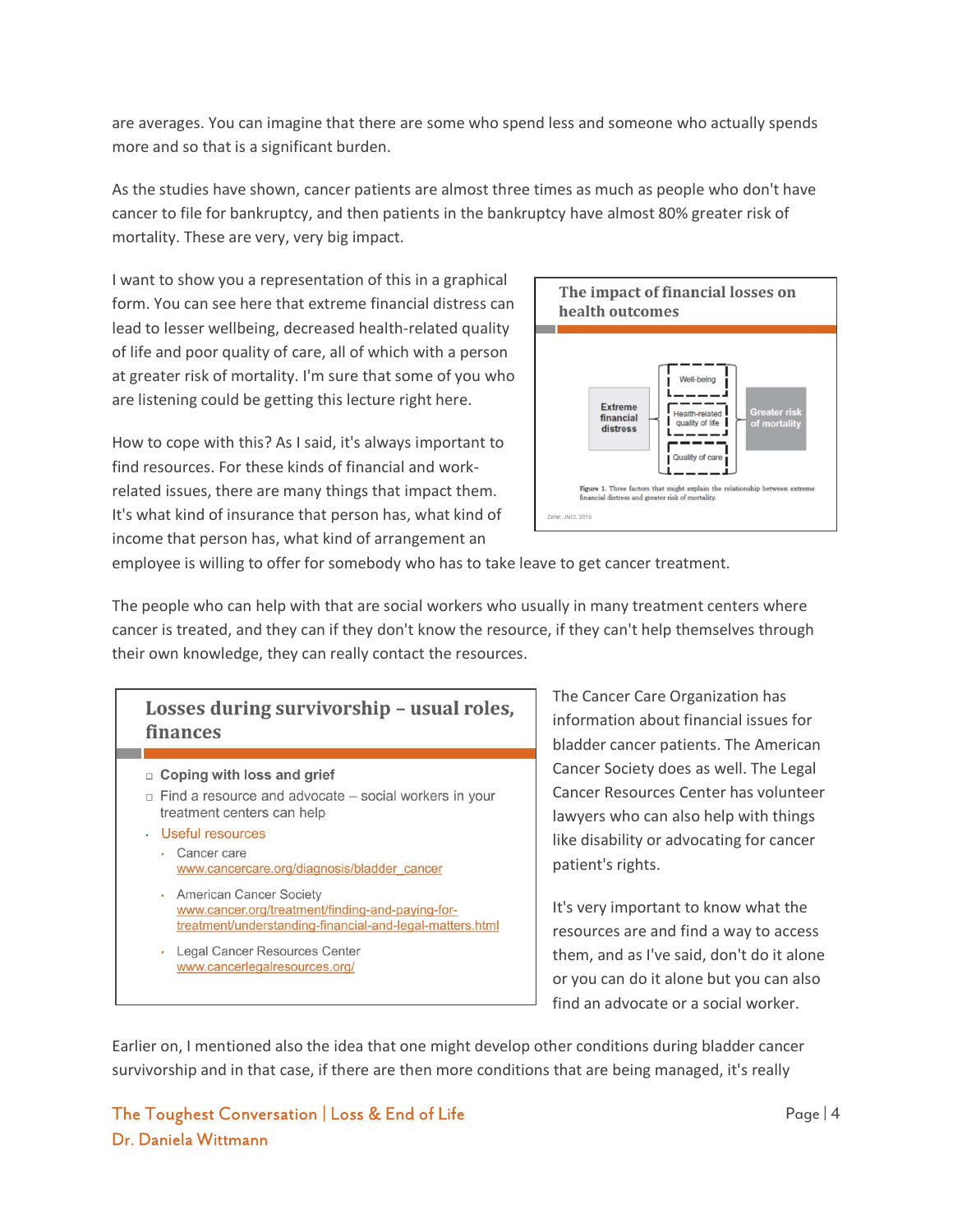important to organize the healthcare team to communicate very well. A primary healthcare provider can perhaps organize the team or sometimes the oncologist will do that, make sure that there is coordination of care. There may be various specialists that have to be surrounding the bladder cancer patient.



There could be somebody dealing with financial issues, then somebody dealing with physical therapy for physical issues, an endocrinologist for diabetes, a heart specialist and so on. Somebody needs to organize this group so that the group coordinates care very, very well.

One of the things that I wanted to be sure to mention is that exercise is tremendously useful in managing one's health which means bladder cancer and other conditions. There is now research that shows cancer entails tissue

reformation and that exercise reduces it and I'm just giving you a very simplified form but there is some evidence that exercise can reduce the risk of cancer progression. It also can improve mental health and cognitive function.

Now, depending on how well a person's feeling, one might need to get a health coach and again, find resources to help pay for that if that's necessary but exercises are very, very beneficial.

Few recurrences experienced by all cancer patients and that is very well documented in research. It's important to keep up to date with all regular surveillance appointments to make sure that anything that is progressing or doing well is caught early. During these fearful times, it's possible for these short upsurges of grief to show up and it's fine to allow those to happen because they are realistic actions to the anxiety that one might be seeking.

In all of survivorship and all of the cancer experience support is critical and so being connected to organizations like BCAN, having family support, having counseling support, having support of the healthcare team can make the experience easier.

Now let me move to and briefly touch on loss and grief at the time of cancer recurrence and progression. When I worked at pediatric cancer, I learned that some of the progression can be in some ways more devastating than the diagnosis because people begin to feel that maybe they're going to lose hope and that treatment is not going to work. It is a very scary experience for most people who do experience it and then it's extremely important to huddle with your treatment team and talk about more options there for further treatment because often there are options for further treatment.

The Toughest Conversation | Loss & End of Life Page | 5 Dr. Daniela Wittmann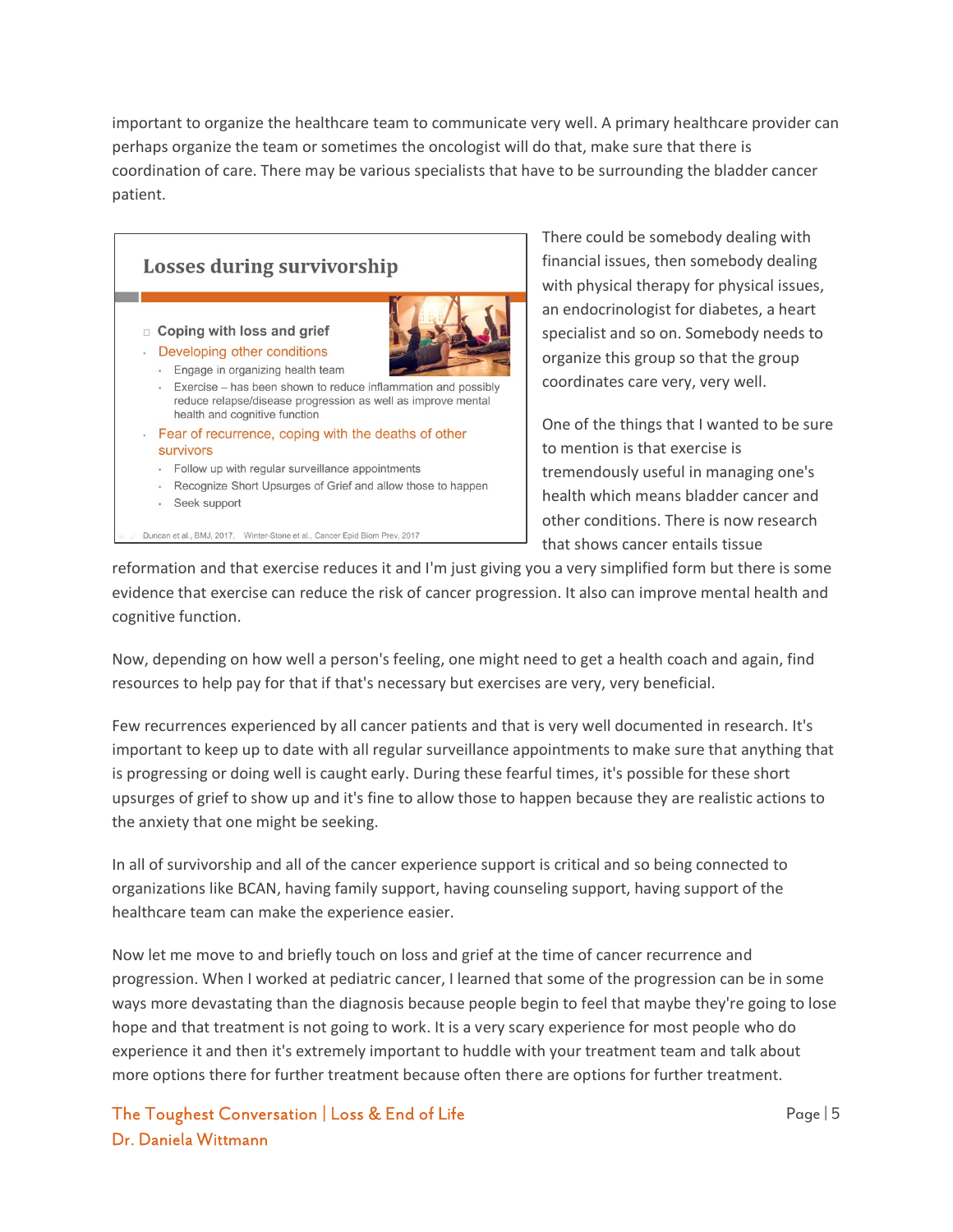Even though one's worried about recurrence and how treatment is going to work, it's terribly important to continue to focus on the maintenance of the quality of life, maintain attention on the present on meaningful activities to the degree that a person can physically, if you volunteer in a school with children, if you like to garden, if you like to read and discuss books, anything that is of meaning and of interest is important to maintain because that really maintains quality of life, it maintains mental health and a sense of wellbeing.

#### Loss and grief at the time of cancer recurrence or progression

- □ Some survivors and family members experience a loss of hope, anxiety about the future, depending on the situation
- n Coping with loss and grief Explore treatment options with
	- healthcare team
	- p Focus on quality of life in the present **Engage in meaningful activity in spite of** recurrence/progression
	- n Anticipate possible positive and negative outcomes





One, of course, does anticipate possible and negative outcomes and that again is that anticipatory grief feeling of living on those two rails, being hopeful and being worried.

#### Loss and grief during the advanced stages of cancer

- a Coping with loss and grief
- u Work on coming to terms with the end of life - Anticipatory Grief
- □ Actively work on end of life planning with family and friends
	- Saying good bye
	- Planning funeral/memorial service
- □ Engage a social worker or counselor to help with personal or family relationship challenges
- c Continue to focus on quality of life in the present and engaging in meaningful activity



Now there is of course grief during the advanced stages of cancer and at the end of life. I want to say that in my work with cancer patients, even though that is clearly a period of time where cancer patients think about death and dying, about separation, family members think about loss and separation and that definitely, a time and grief is a significant experience. It is also a very meaningful and intimate experience for family members if there is an ability to very open about it and to communicate with each other.

I remember when I was a new pediatric cancer social worker and I know I've given a lot of examples from that time because that really kind of set my career. I remember being asked to come to the floor to talk to a 10-year-old girl who was dying of brain cancer and her mother and I felt extremely inadequate going up there because I thought what can I do for them? How can I console them? How am I going to help them cope with this really sad, frightening situation?

As I walk in the room I see this skinny, bald-headed girl animatedly talking to her mother and they animated and laughing and I get closer and I realized they discussing her funeral and she's planning. She wants to know what she's going to wear, what food is going to be served, which of her friends she wants to say anything. They were very positive and I'm sitting there, I'm thinking like, who is helping who here? I am not doing anything for them but they're really inspiring me.

The Toughest Conversation | Loss & End of Life Page | 6 November 2014 10:00 Page | 6 Dr. Daniela Wittmann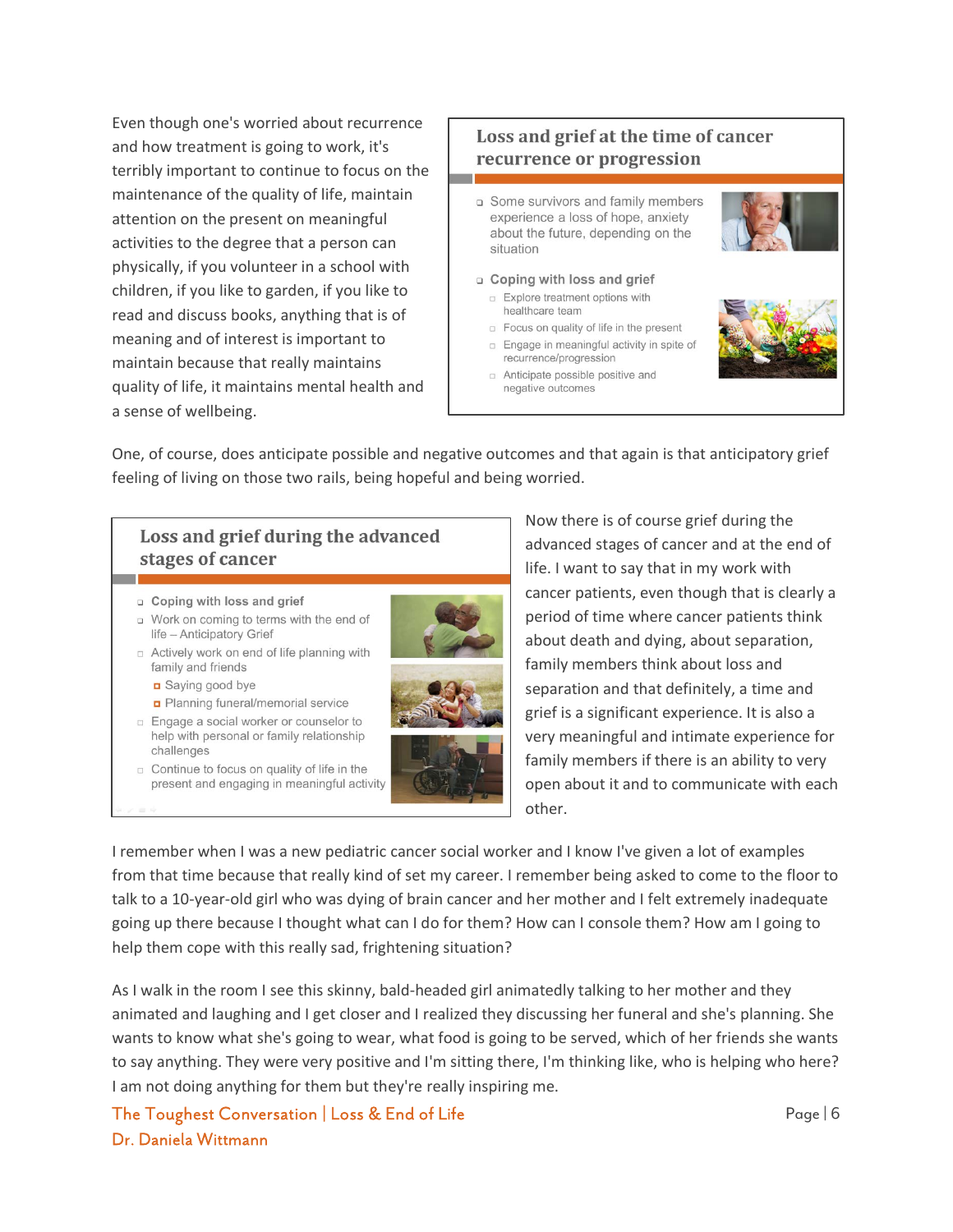It made me learn that this is something that absolutely can be talked about and that one of the things that's beneficial for the patient is maintaining control and maintaining interest in the end of life as well as what's going to happen immediately afterwards and this is a very reassuring kind of a conversation for the family members because the family members then know what the person who will die wants to happen and when they are carrying out those wishes afterwards they feel very comforted and connected. It can be very, very intimate.

I recently had a patient with bladder cancer reach out to me and asked me to meet with her and her husband because she was in advanced stages and they wanted to know how to maintain sexual intimacy as long as they could because it was such an important part of their lives. When we met, we talked about that, how to do that in the face of fatigue or maybe discomfort or sad feelings. They found ways to think about it and to plan it and you know left feeling very encouraged that they would maintain that important part of their relationship for the long term.

When I talk about being active in the last stages of life with bladder cancer, people find it meaningful to say goodbye to family members and friends, plan their memorial service or funeral. If there is difficulty in family handling because some people have a hard time talking about it or so on, a social worker can help facilitate this and again, focus on quality of life even at the end of life can be very, very important and mentally healthy and helpful.

#### Loss and grief during the advanced stages of cancer

- **Q** Coping with loss and grief
- Develop Advance Directives
- Stay connected with loved ones and treatment team



American Cancer Society resource: www.cancer.org/treatment/finding-and-paying-fortreatment/understanding-financial-and-legalmatters/advance-directives.html

Most people at some point start discussing advance directives, which give the healthcare team an idea about what a person wants at the end of their life, how they want to have their pain managed. Well, not so much pain. They, obviously, don't want be in pain. How they want to have infections managed, intubation managed, when to intervene, and when to stop intervening.

Some people actually get a health advocate which can be a family member or a friend or somebody that is trusted. Getting that

advocate doesn't mean they want to give control over to that person. For as long as the person can make their own decisions, they are in charge but it's helpful sometimes to just have others to think this through as it's happening and then trust that others will convey those desires to the healthcare team.

Staying connected all way to the end with loved ones and the treatment team is very important. The American Cancer Society has resources about advance directives and I think that's just a big topic in itself and I just wanted to touch on it. One of the things that I lastly want to mention is that at the end of life, people worry about how death is going to happen and every hospital, every healthcare provider in

The Toughest Conversation | Loss & End of Life Page | 7 November 2014 1998 | 7 November 2014 Dr. Daniela Wittmann